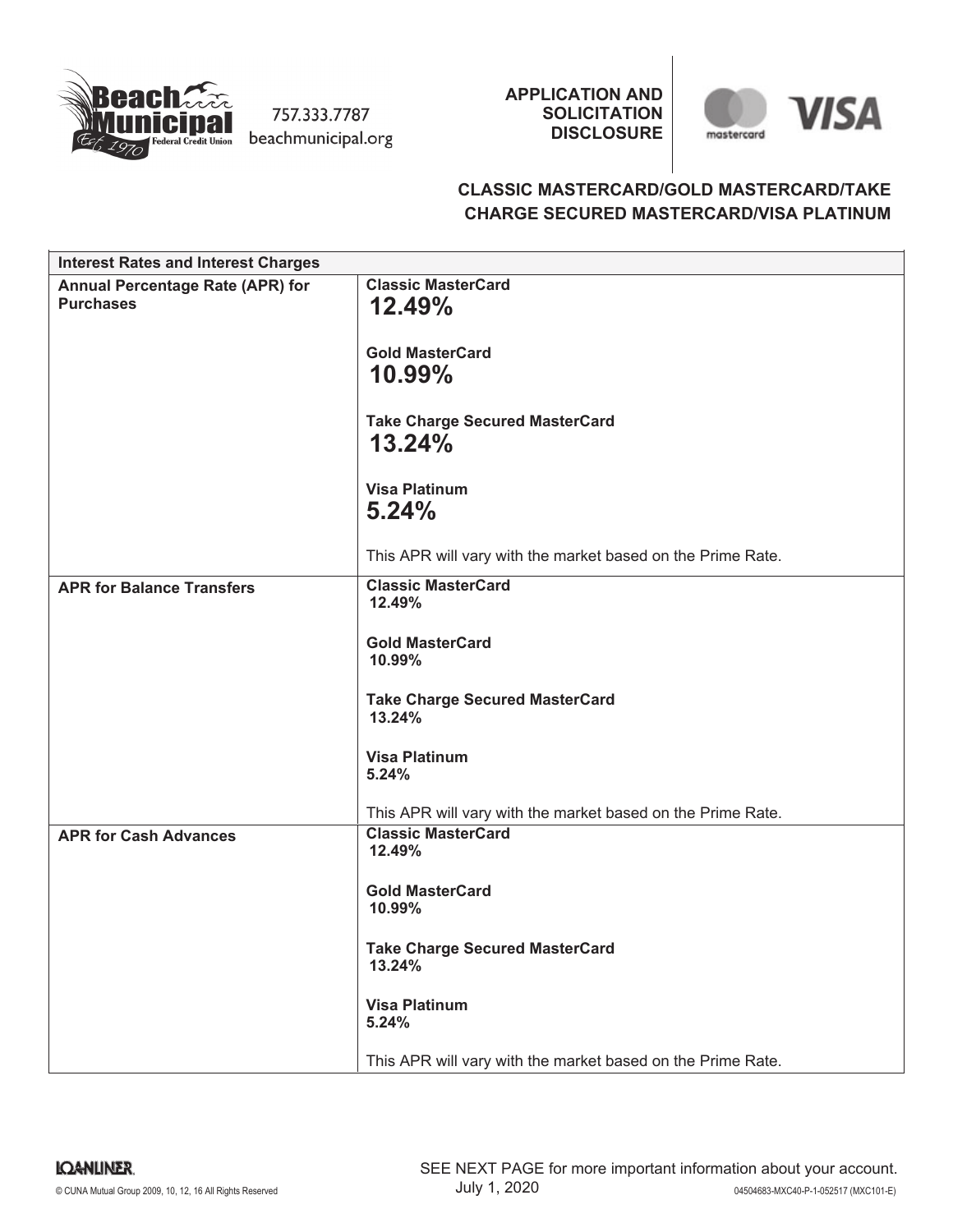| <b>Penalty APR and When it Applies</b>                                                                                                                                                                                                                           | <b>Classic MasterCard</b><br>$18.00\%$<br><b>Gold MasterCard</b><br>18.00%<br><b>Take Charge Secured MasterCard</b><br>18.00%<br><b>Visa Platinum</b><br>18.00%<br>This APR may be applied to your account if you:<br>- Make a late payment.<br>How Long Will the Penalty APR Apply? If your APRs are increased for<br>this reason, the Penalty APR will apply until you make six consecutive<br>minimum payments when due. |
|------------------------------------------------------------------------------------------------------------------------------------------------------------------------------------------------------------------------------------------------------------------|-----------------------------------------------------------------------------------------------------------------------------------------------------------------------------------------------------------------------------------------------------------------------------------------------------------------------------------------------------------------------------------------------------------------------------|
| How to Avoid Paying Interest on<br><b>Purchases</b>                                                                                                                                                                                                              | Your due date is at least 25 days after the close of each billing cycle. We will<br>not charge you any interest on purchases if you pay your entire balance by<br>the due date each month.                                                                                                                                                                                                                                  |
| For Credit Card Tips from the<br><b>Consumer Financial Protection Bureau</b>                                                                                                                                                                                     | To learn more about factors to consider when applying for or using a<br>credit card, visit the website of the Consumer Financial Protection<br>Bureau at http://www.consumerfinance.gov/learnmore.                                                                                                                                                                                                                          |
| <b>Fees</b>                                                                                                                                                                                                                                                      |                                                                                                                                                                                                                                                                                                                                                                                                                             |
| <b>Annual Fee</b><br>- Annual Fee                                                                                                                                                                                                                                | <b>None</b>                                                                                                                                                                                                                                                                                                                                                                                                                 |
| <b>Transaction Fees</b><br>- Balance Transfer Fee<br>- Cash Advance Fee - Classic<br>MasterCard, Gold MasterCard, Take<br><b>Charge Secured MasterCard</b><br>- Cash Advance Fee - Visa Platinum<br>- Foreign Transaction Fee<br>- Transaction Fee for Purchases | <b>None</b><br>\$2.00<br><b>None</b><br>1.00% of each transaction in U.S. dollars<br><b>None</b>                                                                                                                                                                                                                                                                                                                            |
| <b>Penalty Fees</b><br>- Late Payment Fee<br>- Returned Payment Fee                                                                                                                                                                                              | Up to \$25.00<br>Up to \$25.00                                                                                                                                                                                                                                                                                                                                                                                              |

# **How We Will Calculate Your Balance:**

We use a method called "average daily balance (including new purchases)."

# **Application of Penalty APR:**

Your APR may be increased to the disclosed Penalty APR if you are 60 days late in making a payment.

### **Effective Date:**

The information about the costs of the card described in this application is accurate as of: July 1, 2020.This information may have changed after that date. To find out what may have changed, contact the Credit Union.

**For California Borrowers, the Classic MasterCard, Gold MasterCard, Take Charge Secured MasterCard and Visa Platinum are secured credit cards. Credit extended under this credit card account is secured by various personal property and money including, but not limited to: (a) any goods you purchase with this account, (b) any shares you specifically pledge as collateral for this account on a separate Pledge of Shares, (c) all shares you have in any individual or joint account with the Credit Union excluding shares in an Individual Retirement Account or in any other account that would lose special tax treatment under state or federal law, and (d) collateral securing other loans you have with the Credit Union excluding dwellings. Notwithstanding the foregoing, you acknowledge and agree that during any periods when you are a covered borrower under the Military Lending Act your credit card will be secured by any specific Pledge of Shares you grant us but will not be secured by all**